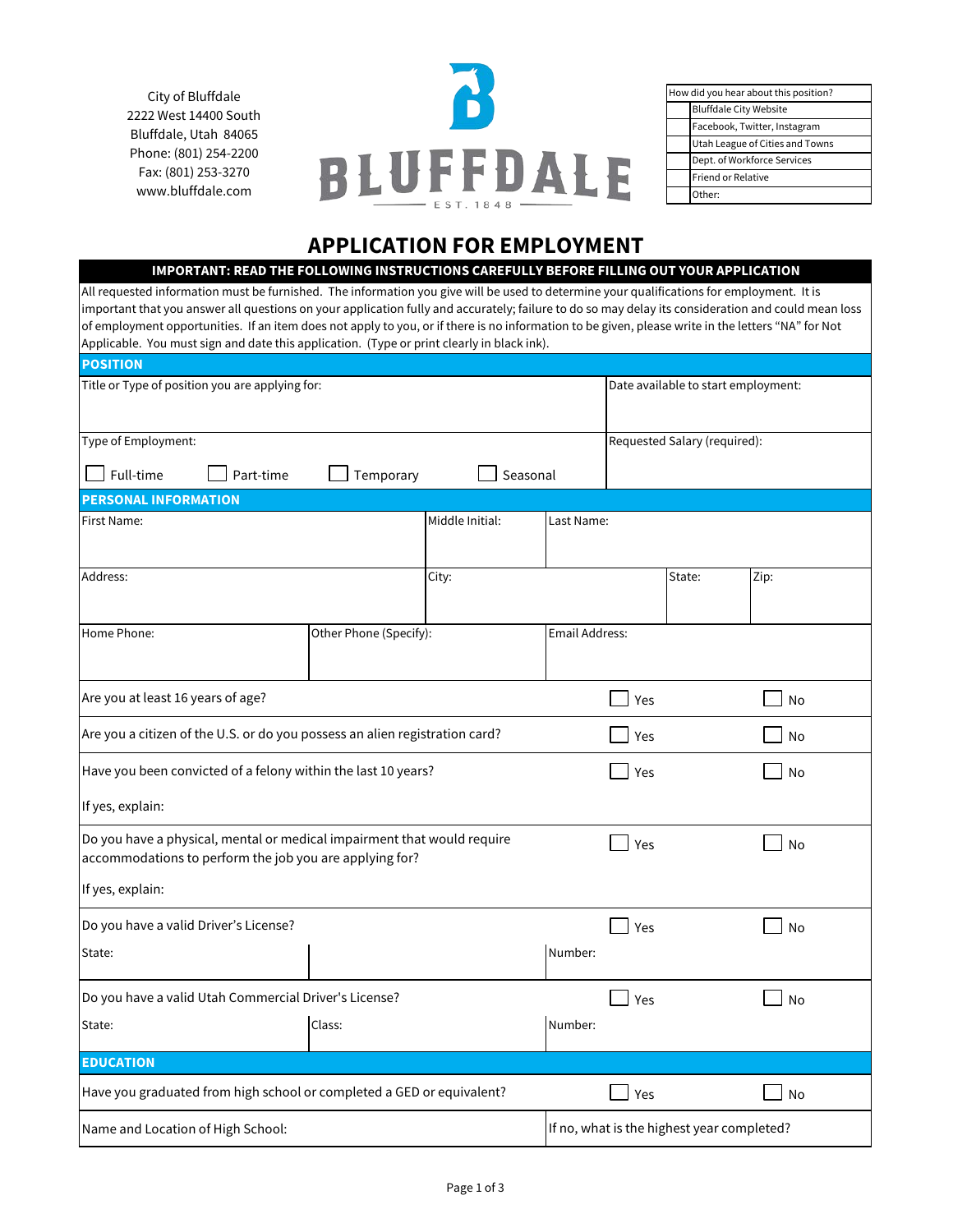| <b>COLLEGE, BUSINESS OR TECHNICAL COLLEGE</b>                                                                                   |                               |                                         |                               |     |                           |                  |                                      |
|---------------------------------------------------------------------------------------------------------------------------------|-------------------------------|-----------------------------------------|-------------------------------|-----|---------------------------|------------------|--------------------------------------|
| Name/Location                                                                                                                   | Major and/or Area of Emphasis |                                         | Graduated                     |     | Credit hours<br>Completed |                  | Type of Degree Obtained              |
|                                                                                                                                 |                               |                                         | Yes<br><b>No</b>              |     |                           |                  |                                      |
|                                                                                                                                 |                               |                                         | Yes<br>No                     |     |                           |                  |                                      |
|                                                                                                                                 |                               |                                         | Yes<br>No                     |     |                           |                  |                                      |
| Other education, trade school, certificates, etc. (Please specify as above.)                                                    |                               |                                         |                               |     |                           |                  |                                      |
| <b>EMPLOYMENT HISTORY</b>                                                                                                       |                               |                                         |                               |     |                           |                  |                                      |
| Answers given in this section may be verified with former employers. Start with your present or most recent employment and work |                               |                                         |                               |     |                           |                  |                                      |
| backward to list ALL jobs you have held in the past ten (10) years. A supplemental sheet or resume may be attached.             |                               |                                         |                               |     |                           |                  |                                      |
| Employer:                                                                                                                       |                               | Dates of employment (mm/yyyy)<br>from:  |                               |     |                           | Numbers of hours |                                      |
| Address:                                                                                                                        |                               | worked per week:<br>to:<br>Your duties: |                               |     |                           |                  |                                      |
| Phone:                                                                                                                          |                               |                                         |                               |     |                           |                  |                                      |
| Position title:                                                                                                                 |                               |                                         |                               |     |                           |                  |                                      |
| Supervisor:                                                                                                                     |                               |                                         |                               |     |                           |                  |                                      |
| Reason for leaving:                                                                                                             |                               |                                         |                               |     |                           | Final Salary:    |                                      |
| May we inquire of your present employer regarding your employment record?                                                       |                               |                                         |                               |     | Yes                       |                  | No                                   |
|                                                                                                                                 |                               |                                         |                               |     |                           |                  |                                      |
| Employer:                                                                                                                       |                               | from:                                   | Dates of employment (mm/yyyy) | to: |                           |                  | Numbers of hours<br>worked per week: |
| Address:                                                                                                                        |                               | Your duties:                            |                               |     |                           |                  |                                      |
| Phone:                                                                                                                          |                               |                                         |                               |     |                           |                  |                                      |
| Position title:                                                                                                                 |                               |                                         |                               |     |                           |                  |                                      |
| Supervisor:                                                                                                                     |                               |                                         |                               |     |                           |                  |                                      |
| Reason for leaving:                                                                                                             |                               |                                         |                               |     |                           | Final Salary:    |                                      |
| Employer:                                                                                                                       |                               |                                         | Dates of employment (mm/yyyy) |     |                           |                  | Numbers of hours                     |
| Address:                                                                                                                        |                               | from:<br>Your duties:                   |                               | to: |                           |                  | worked per week:                     |
|                                                                                                                                 |                               |                                         |                               |     |                           |                  |                                      |
| Phone:                                                                                                                          |                               |                                         |                               |     |                           |                  |                                      |

| Position title:     |               |
|---------------------|---------------|
|                     |               |
| Supervisor:         |               |
|                     |               |
| Reason for leaving: | Final Salary: |
|                     |               |
|                     |               |

L